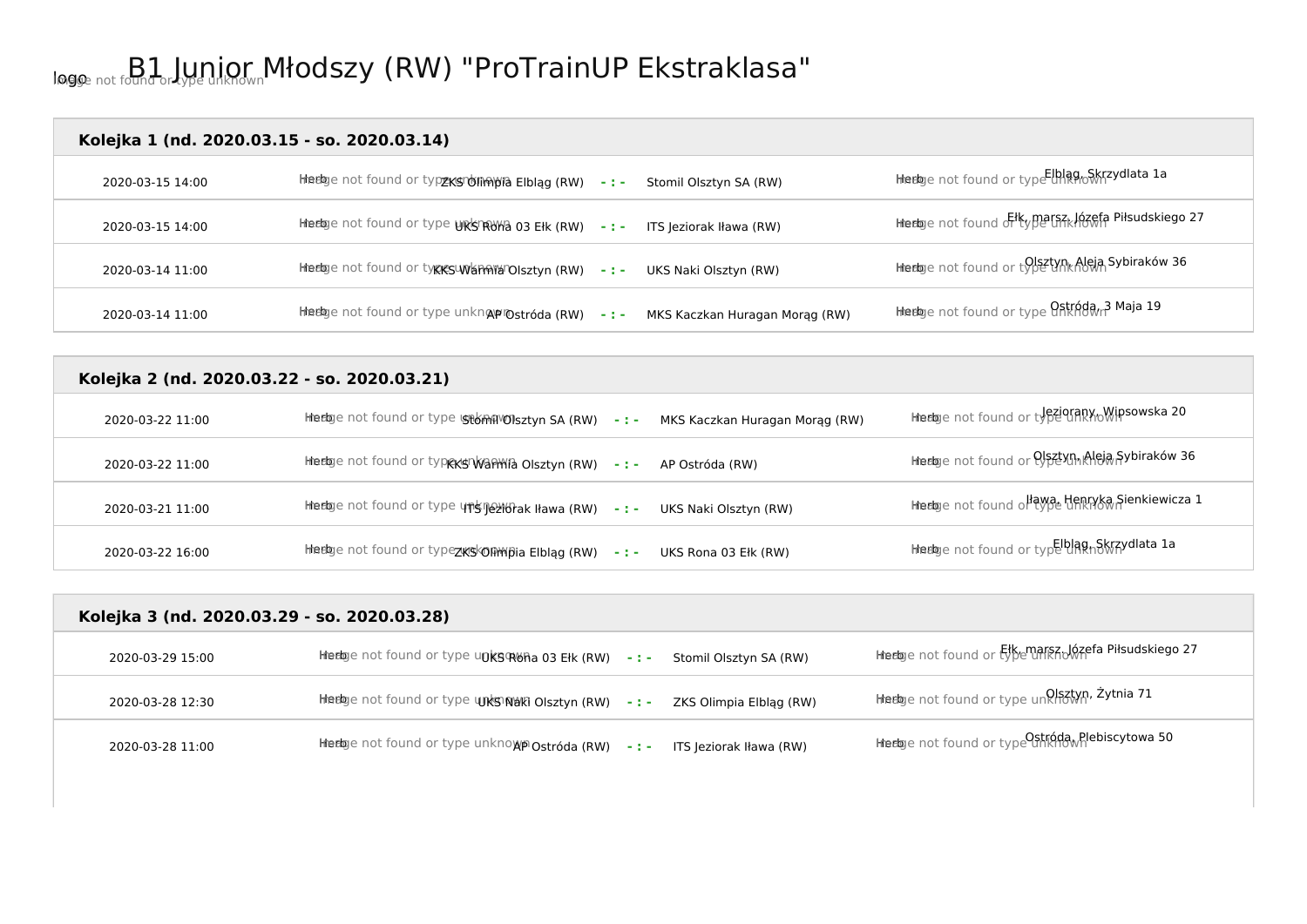Morag, Żeromskiego 36<br>Morag, Żeromskiego 36 Herb India Morag (RW) - : - KKS Warmia Olsztyn (RW) Morage not found or type unknown

#### **Kolejka 4 (nd. 2020.04.05 - so. 2020.04.04)**

| 2020-04-05 16:00 | fination of found or type Storinit Colls ztyn SA (RW) -:-<br>KKS Warmia Olsztyn (RW)             | Olsztyn, Żytnia 71<br>Hitage not found or type unknown                 |
|------------------|--------------------------------------------------------------------------------------------------|------------------------------------------------------------------------|
| 2020-04-04 11:00 | Hingle not found or typeITS reziorak I hawa (RW) -:-<br>MKS Kaczkan Huragan Morag (RW)           | Iława, Henryka Sienkiewicza 1<br>HRBge not found or type unknown       |
| 2020-04-05 13:00 | $H_{\text{H}}^{\text{H}}$ ge not found or typ <b>zk@r@limpia Elbląg (RW)</b> -:- AP Ostróda (RW) | Elblag, Skrzydlata 1a<br>Hinage not found or type unknown              |
| 2020-04-05 15:00 | $\frac{1}{2}$ $\frac{1}{2}$ and found or type UKS Roma 03 Elk (RW) -:-<br>UKS Naki Olsztyn (RW)  | Ełk, marsz, Józefa Piłsudskiego 27<br>Hitage not found or type unknown |

| Kolejka 5 (cz. 2020.04.09) |                                                                                         |                                                                    |
|----------------------------|-----------------------------------------------------------------------------------------|--------------------------------------------------------------------|
| 2020-04-09 11:15           | Hetbye not found or type unkuks Naki Olsztyn (RW) -:-<br>Stomil Olsztyn SA (RW)         | Disztyn, Żytnia 71                                                 |
| 2020-04-09 14:30           |                                                                                         | Herbe not found or type unknown<br>Thebe not found or type unknown |
| 2020-04-09 17:00           | Hinalge not found MKS Kaczkak hiduragan Morag (RW) -:- ZKS Olimpia Elbląg (RW)          | Morag, Żeromskiego 36<br>Histye not found or type unknown          |
| 2020-04-09 13:30           | $\frac{1}{100}$ and found or type KKSI Warmia Olsztyn (RW) -: - ITS Jeziorak Iława (RW) | Olsztyn, Aleja Sybiraków 36<br>Inage not found or type unknown     |

| Kolejka 6 (nd. 2020.04.19 - so. 2020.04.18) |                                                                                            |                                                                        |
|---------------------------------------------|--------------------------------------------------------------------------------------------|------------------------------------------------------------------------|
| 2020-04-19 14:00                            | $\frac{1}{100}$ and found or type Stomini Olisztyn SA (RW) -:- ITS Jeziorak Iława (RW)     | Olsztyn, Żytnia 71<br>Thebje not found or type unknown                 |
| 2020-04-19 16:00                            | $\frac{1}{100}$ and found or typzks chimpia Elblag (RW) -:- KKS Warmia Olsztyn (RW)        | Elblag, Skrzydlata 1a<br>HREge not found or type unknown               |
| 2020-04-18 13:00                            | $\frac{1}{100}$ and found or type UKS Roma 03 Elk (RW) -: - MKS Kaczkan Huragan Morag (RW) | Ełk, marsz, Józefa Piłsudskiego 27<br>Hitage not found or type unknown |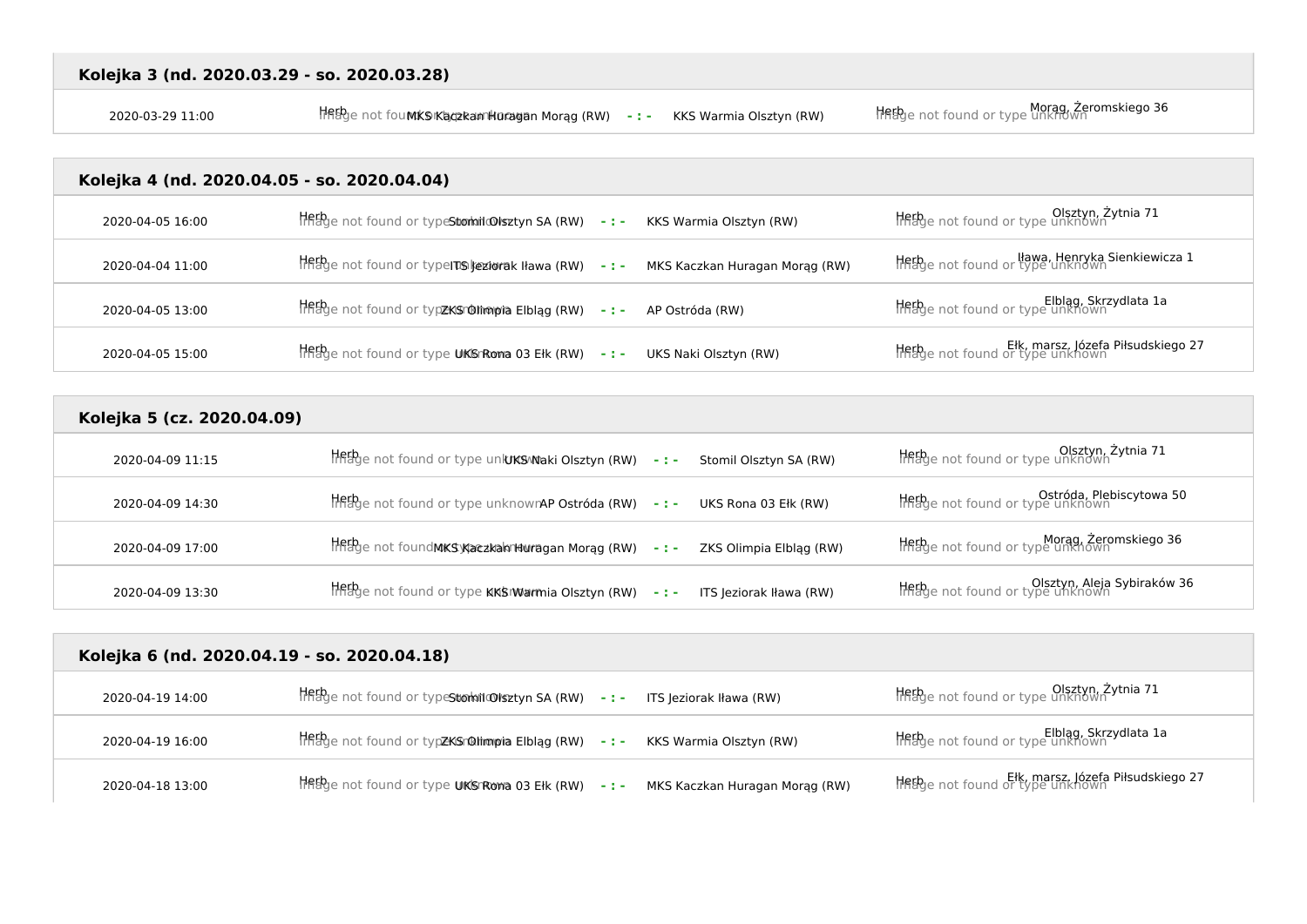2020-04-19 16:15 Herb Image not found or type unknown UKS Naki Olsztyn (RW) **- : -** AP Ostróda (RW) Herb Image not found or type unknown Olsztyn, Żytnia 71

#### **Kolejka 7 (so. 2020.04.25 - nd. 2020.04.26)**

| 2020-04-25 11:00 | Herbe not found or type unknowAP Ostróda (RW) - : -<br>Stomil Olsztyn SA (RW)   | Ostróda, Plebiscytowa 50                                                     |
|------------------|---------------------------------------------------------------------------------|------------------------------------------------------------------------------|
| 2020-04-26 11:00 | hffBge not foun MKS Қаса kank Huragan Morag (RW) -:- UKS Naki Olsztyn (RW)      | Morag, Żeromskiego 36<br>Hitage not found or type unknown                    |
| 2020-04-26 13:30 | HRED e not found or typeKKS Warmia Olsztyn (RW) -:- UKS Rona 03 Ełk (RW)        | Olsztyn, Aleja Sybiraków 36<br>Hitage not found or type unknown              |
| 2020-04-26 13:00 | Hetbye not found or type unks geziorak Hawa (RW) -:-<br>ZKS Olimpia Elbląg (RW) | <b>Herb</b> e not found or type unknown<br>Histoge not found or type unknown |

| Kolejka 8 (so. 2020.05.02 - nd. 2020.05.03) |                                                                                                                  |                                                                  |
|---------------------------------------------|------------------------------------------------------------------------------------------------------------------|------------------------------------------------------------------|
| 2020-05-02 11:00                            | $Hf_{\text{eff}}^{ch}$ e not found or type u <b>StomivOlsztyn SA (RW)</b> -: - ZKS Olimpia Elbląg (RW)           | Slupy 43<br>Hingle not found or type unknown                     |
| 2020-05-02 12:00                            | Heep not found or type unts reviorak Hawa (RW) -: - UKS Rona 03 Elk (RW)                                         | Ilawa, Henryka Sienkiewicza 1<br>Thaye not found or type unknown |
| 2020-05-02 12:30                            | $H_{\text{eff}}^{\text{FB}}$ e not found or type unkt $\mathbb S$ Naki Olsztyn (RW) -: - KKS Warmia Olsztyn (RW) | Olsztyn, Żytnia 71<br>HRBge not found or type unknown            |
| 2020-05-03 11:00                            | HREbje not foun MKS Kaczkan (Horagan Morag (RW) -:- AP Ostróda (RW)                                              | Morag, Żeromskiego 36<br>Histye not found or type unknown        |

| Kolejka 9 (nd. 2020.05.10 - so. 2020.05.09) |                                                                                                          |                                                                         |  |
|---------------------------------------------|----------------------------------------------------------------------------------------------------------|-------------------------------------------------------------------------|--|
| 2020-05-10 11:00                            | Hingge not fou MikSikagzkan Huragan Morag (RW) -:- Stomil Olsztyn SA (RW)                                | Morag, Żeromskiego 36<br>Histo <sub>g</sub> e not found or type unknown |  |
| 2020-05-09 11:00                            | $Hf_{\text{H}}^{th}$ ge not found or type unkno $AP$ Ostróda (RW) -:- KKS Warmia Olsztyn (RW)            | <b>Detróda, Plebiscytowa 50</b><br>Helbe not found or type unknown      |  |
| 2020-05-09 12:15                            | $\frac{1}{2}$ $\frac{1}{2}$ and found or type <b>WKS Naki Olsztyn (RW)</b> - : - ITS Jeziorak Iława (RW) | Dlsztyn, Żytnia 71<br>Hinage not found or type unknown                  |  |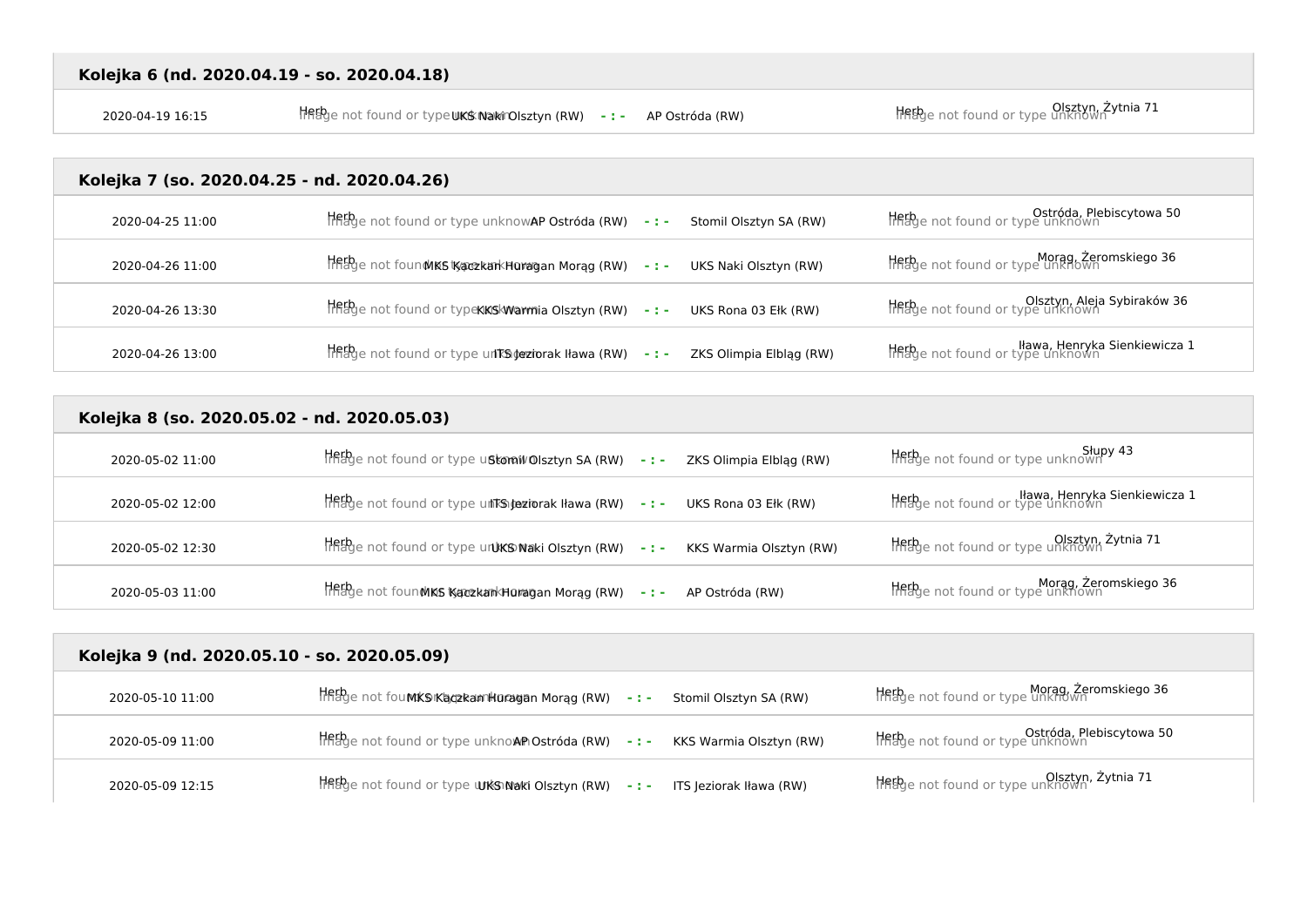Ełk, marsz. Józefa Piłsudskiego 27 **Herb Image 14:00** Merb Image not found or type u**uks Rona 03 Ełk (RW)** - : - ZKS Olimpia Elbląg (RW) Herb in tound or type unknown Elblag (RW) - i - ZKS Olimpia Elbląg (RW) + Herb in th

### **Kolejka 10 (nd. 2020.05.17 - so. 2020.05.16)**

| 2020-05-17 14:30 | HRED en ot found or type Gotomil Olsztyn SA (RW) -:- UKS Rona 03 Ełk (RW)              | Herb <sub>ge</sub> not found or type unknown<br>Herbge not found or type unknown |
|------------------|----------------------------------------------------------------------------------------|----------------------------------------------------------------------------------|
| 2020-05-17 13:00 | Hingbye not found or type <b>zkisk Olimpia Elbląg (RW) - : - UKS Naki Olsztyn (RW)</b> | Elblag, Skrzydlata 1a<br>HRBge not found or type unknown                         |
| 2020-05-16 11:00 | Hingge not found or type un superiorak Hawa (RW) - : - AP Ostróda (RW)                 | <b>Herb</b> e not found or type unknown<br>History of type unknown               |
| 2020-05-17 11:00 | HRED en ot found or typkKSNWarmia Olsztyn (RW) -:- MKS Kaczkan Huragan Morąg (RW)      | <b>Herb</b> e not found or type unknown<br>Hildge not found or type unknown      |

#### **Kolejka 11 (so. 2020.05.23 - nd. 2020.05.24)**

| 2020-05-23 13:30 | $\frac{1}{100}$ and found or type KKSI Warmia Olsztyn (RW) -: - Stomil Olsztyn SA (RW)                                                                                                                                                                                                                                                                                                                                                                                                                                                                                     | Olsztyn, Aleja Sybiraków 36<br>Histye not found or type unknown            |
|------------------|----------------------------------------------------------------------------------------------------------------------------------------------------------------------------------------------------------------------------------------------------------------------------------------------------------------------------------------------------------------------------------------------------------------------------------------------------------------------------------------------------------------------------------------------------------------------------|----------------------------------------------------------------------------|
| 2020-05-24 11:00 | $\frac{1}{100}$ mot found MKS Kaczkaki Houragan Morag (RW) -:- ITS Jeziorak Iława (RW)                                                                                                                                                                                                                                                                                                                                                                                                                                                                                     | Morag, Żeromskiego 36<br>Histo <sub>g</sub> e not found or type unknown    |
| 2020-05-23 11:00 | $H\rightarrow$ $H\rightarrow$ $H\rightarrow$ $H\rightarrow$ $H\rightarrow$ $H\rightarrow$ $H\rightarrow$ $H\rightarrow$ $H\rightarrow$ $H\rightarrow$ $H\rightarrow$ $H\rightarrow$ $H\rightarrow$ $H\rightarrow$ $H\rightarrow$ $H\rightarrow$ $H\rightarrow$ $H\rightarrow$ $H\rightarrow$ $H\rightarrow$ $H\rightarrow$ $H\rightarrow$ $H\rightarrow$ $H\rightarrow$ $H\rightarrow$ $H\rightarrow$ $H\rightarrow$ $H\rightarrow$ $H\rightarrow$ $H\rightarrow$ $H\rightarrow$ $H\rightarrow$ $H\rightarrow$ $H\rightarrow$ $H\rightarrow$ $H\rightarrow$ $H\rightarrow$ | <b>Herb</b> e not found or type unknown<br>Inage not found or type unknown |
| 2020-05-23 12:15 | $\frac{1}{100}$ and found or type unkut SM aki Olsztyn (RW) -:- UKS Rona 03 Elk (RW)                                                                                                                                                                                                                                                                                                                                                                                                                                                                                       | Olsztyn, Żytnia 71<br>HREge not found or type unknown                      |

| Kolejka 12 (nd. 2020.05.31 - so. 2020.05.30) |                                                                                                               |                                                                        |
|----------------------------------------------|---------------------------------------------------------------------------------------------------------------|------------------------------------------------------------------------|
| 2020-05-31 11:00                             | $\frac{1}{2}$ and found or type strom interestyn SA (RW) -: - UKS Naki Olsztyn (RW)                           | Olsztyn, Żytnia 71<br>Helbe not found or type unknown                  |
| 2020-05-30 13:00                             | $H_{\text{B}}^{\text{R}}E_{\text{Q}}^{\text{D}}$ e not found or type UKSrRoma 03 Ełk (RW) -:- AP Ostróda (RW) | Ełk, marsz, Józefa Piłsudskiego 27<br>Hitage not found or type unknown |
| 2020-05-30 13:00                             | Hingh not found or typzKSr@limpia Elbląg (RW) -:- MKS Kaczkan Huragan Morąg (RW)                              | Hetbe not found or type unknown                                        |